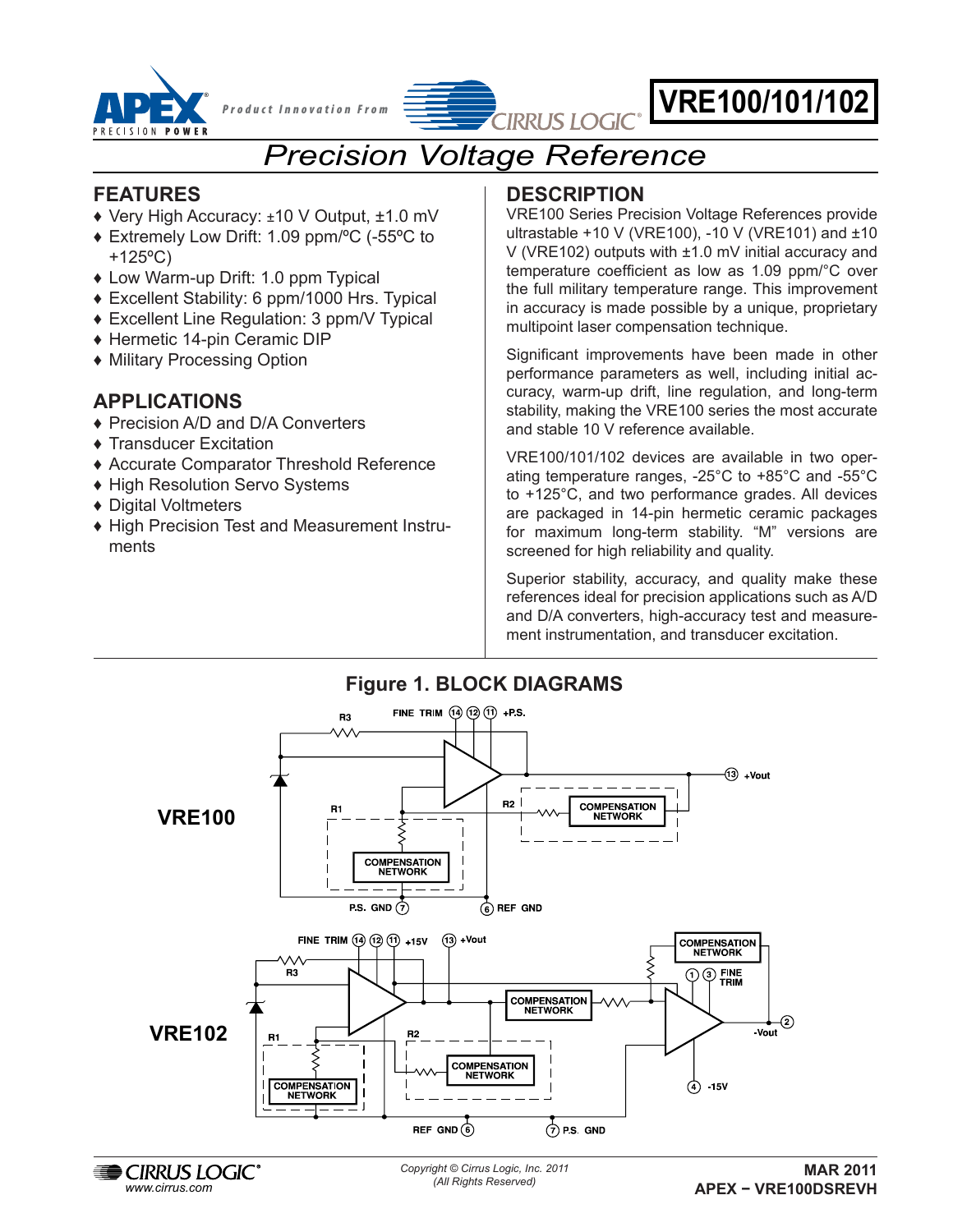



# **1. CHARACTERISTICS AND SPECIFICATIONS**

### **ELECTRICAL SPECIFICATIONS**

 $\rm V_{PS}$  =±15V, T = +25°C, R $_{\rm L}$  = 10K UNLESS OTHERWISE NOTED.

| Grade                                        |       | $\mathbf c$    |                |         | CA           |            |         | M              |            |         | <b>MA</b>    |            |              |
|----------------------------------------------|-------|----------------|----------------|---------|--------------|------------|---------|----------------|------------|---------|--------------|------------|--------------|
| <b>Parameter</b>                             | Min   | <b>Typ</b>     | <b>Max</b>     | Min     | <b>Typ</b>   | <b>Max</b> | Min     | <b>Typ</b>     | <b>Max</b> | Min     | <b>Typ</b>   | <b>Max</b> | <b>Units</b> |
| <b>ABSOLUTE MAXIMUM RATINGS</b>              |       |                |                |         |              |            |         |                |            |         |              |            |              |
| Power Supply                                 | ±13.5 |                | ±22            | $\star$ |              | $\star$    | $\star$ |                | $\star$    | $\star$ |              | $\star$    | $\vee$       |
| <b>Operating Temperature</b>                 | $-25$ |                | $+85$          | $\star$ |              | $\star$    | $-55$   |                | $+125$     | $-55$   |              | $+125$     | °C           |
| Storage Temperature                          | $-65$ |                | $+150$         | $\star$ |              | $\star$    | $\star$ |                | $\star$    | $\star$ |              | $\star$    | °C           |
| <b>Short Circuit Protection</b>              |       | Continuous     |                |         | $\star$      |            |         | $\star$        |            |         | $\star$      |            |              |
| <b>OUTPUT VOLTAGE</b>                        |       |                |                |         |              |            |         |                |            |         |              |            |              |
| <b>VRE100</b>                                |       | $+10$          |                |         | $\star$      |            |         | $\star$        |            |         | $\star$      |            | $\vee$       |
| <b>VRE101</b>                                |       | $-10$          |                |         | $\star$      |            |         | $\star$        |            |         | $\star$      |            | $\vee$       |
| <b>VRE102</b>                                |       | ±10            |                |         | $\star$      |            |         | $\star$        |            |         | $\star$      |            | $\vee$       |
| <b>OUTPUT VOLTAGE ERRORS</b>                 |       |                |                |         |              |            |         |                |            |         |              |            |              |
| <b>Initial Error</b>                         |       |                | ±1.2           |         |              | ±1.0       |         |                | ±1.7       |         |              | ±1.5       | mV           |
| Warmup Drift                                 |       | $\overline{2}$ |                |         | $\mathbf{1}$ |            |         | $\overline{2}$ |            |         | $\mathbf{1}$ |            | ppm          |
| $T_{\text{MIN}}$ - $T_{\text{MAX}}$ (Note 1) |       |                | 0.8            |         |              | 0.6        |         |                | 1.2        |         |              | 1.0        | mV           |
| Long-Term Stability                          |       | 6              |                |         | $\star$      |            |         | $\star$        |            |         | $\star$      |            | ppm/1000hrs  |
| Noise (0.1 - 10Hz)                           |       | 6              |                |         | $\star$      |            |         | $\star$        |            |         | $\star$      |            | µVpp         |
| <b>OUTPUT CURRENT</b>                        |       |                |                |         |              |            |         |                |            |         |              |            |              |
| Range                                        | ±10   |                |                | $\star$ |              |            | $\star$ |                |            | $\star$ |              |            | mA           |
| <b>REGULATION</b>                            |       |                |                |         |              |            |         |                |            |         |              |            |              |
| Line                                         |       | 3              | 10             |         | $\star$      | $\star$    |         | $\star$        | $\star$    |         | $\star$      | $\star$    | ppm/V        |
| Load                                         |       | 3              |                |         | $\star$      |            |         | $\star$        |            |         | $\star$      |            | ppm/mA       |
| <b>OUTPUT ADJUSTMENT</b>                     |       |                |                |         |              |            |         |                |            |         |              |            |              |
| Range                                        |       | 20             |                |         | $\star$      |            |         | $\star$        |            |         | $\star$      |            | mV           |
| Temperature Coefficient                      |       | 4              |                |         | $\star$      |            |         | $\star$        |            |         | $\star$      |            | V/ºC/mV      |
| <b>POWER SUPPLY CURRENT (Note 2)</b>         |       |                |                |         |              |            |         |                |            |         |              |            |              |
| <b>VRE100 +PS</b>                            |       | 5              | $\overline{7}$ |         | $\star$      | $\star$    |         | $\star$        | $\star$    |         | $\star$      | $\star$    | mA           |
| <b>VRE101-PS</b>                             |       | 5              | $\overline{7}$ |         | $\star$      | $\star$    |         | $\star$        | $\star$    |         | $\star$      | $\star$    | mA           |
| <b>VRE102 +PS</b>                            |       | 7              | 9              |         | $\star$      | $\star$    |         | $\star$        | $\star$    |         | $\star$      | $\star$    | mA           |
| <b>VRE102-PS</b>                             |       | 4              | 6              |         | $\star$      | $\star$    |         | $\star$        | $\star$    |         | $\star$      | $\star$    | mA           |

NOTES:

\* Same as C Models.

1. Using the box method, the specified value is the maximum deviation from the output voltage at 25°C over the specified operating temperature range.

2. The specified values are unloaded.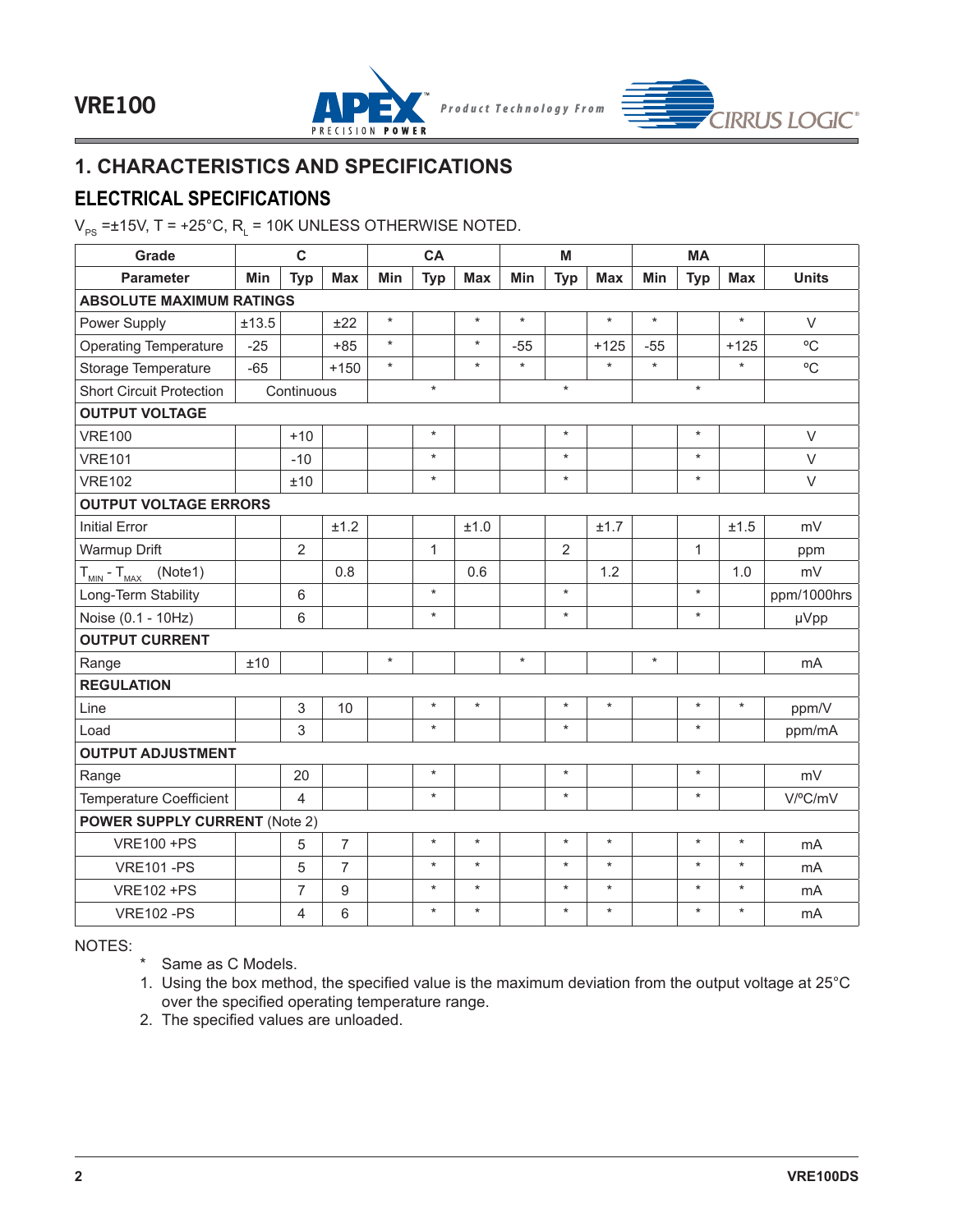



### **SELECTION GUIDE**

| <b>Model</b>   | Output (V) | <b>Temperature</b><br><b>Operating Range</b> | <b>Volt Deviation (MAX)</b> |
|----------------|------------|----------------------------------------------|-----------------------------|
| <b>VRE100C</b> | $+10$      | -25 $^{\circ}$ C to +85 $^{\circ}$ C         | ±0.8mV                      |
| VRE100CA       | $+10$      | $-25^{\circ}$ C to $+85^{\circ}$ C           | ±0.6mV                      |
| <b>VRE100M</b> | $+10$      | $-55^{\circ}$ C to $+125^{\circ}$ C          | ±1.2mV                      |
| VRE100MA       | $+10$      | -55 $^{\circ}$ C to +125 $^{\circ}$ C        | ±1.0mV                      |
| <b>VRE101C</b> | $-10$      | $-25^{\circ}$ C to $+85^{\circ}$ C           | ±0.8mV                      |
| VRE101CA       | $-10$      | $-25^{\circ}$ C to $+85^{\circ}$ C           | ±0.6mV                      |
| <b>VRE101M</b> | $-10$      | $-55^{\circ}$ C to $+125^{\circ}$ C          | $+1.2$ m $V$                |
| VRE101MA       | $-10$      | $-55^{\circ}$ C to $+125^{\circ}$ C          | ±1.0mV                      |
| <b>VRE102C</b> | ±10        | $-25^{\circ}$ C to $+85^{\circ}$ C           | ±0.8mV                      |
| VRE102CA       | ±10        | $-25^{\circ}$ C to $+85^{\circ}$ C           | ±0.6mV                      |
| <b>VRE102M</b> | ±10        | $-55^{\circ}$ C to $+125^{\circ}$ C          | ±1.2mV                      |
| VRE102MA       | ±10        | $-55^{\circ}$ C to $+125^{\circ}$ C          | ±1.0mV                      |



#### **Hermetic 14-pin Ceramic DIP Package Style HC**

## **2. THEORY OF OPERATION**

The following discussion refers to the block diagrams in Figure 1. In operation, approximately 6.3 volts is applied to the noninverting input of the op amp. The voltage is amplified by the op amp to produce a 10.000 V output. The gain is determined by the networks R1 and R2: G=1 + R2/R1. The 6.3 V zener diode is used because it is the most stable diode over time and temperature.

The zener operating current is derived from the regulated output voltage through R3. This feedback arrangement provides a closely regulated zener current. This current determines the slope of the references' voltage vs. temperature function. By trimming the zener current a lower drift over temperature can be achieved. But since the voltage vs. temperature function is nonlinear this compensation technique is not well suited for wide temperature ranges.

A nonlinear compensation network of thermistors and resistors is used in the VRE series voltage references. This proprietary network eliminates most of the nonlinearity in the voltage vs. temperature function. By then adjusting the slope, this series produces a very stable voltage over wide temperature ranges. This network is less than 2% of the overall network resistance so it has a negligible effect on long term stability. By using highly stable resistors in our network, we produce a voltage reference that also has very good long term stability.

### **3. APPLICATION INFORMATION**

Page 5 shows the proper connection of the VRE100 series voltage reference with the optional trim resistors. When trimming the VRE102, the positive voltage should be trimmed first since the negative voltage tracks the positive side. Pay careful attention to the circuit layout to avoid noise pickup and voltage drops in the lines.

The VRE100 series voltage references have the ground terminal brought out on two pins (pin 6 and pin 7) which are connected together internally. This allows the user to achieve greater accuracy when using a socket. Voltage references have a voltage drop across their power supply ground pin due to quiescent current flowing through the contact resistance. If the contact resistance was constant with time and temperature, this voltage drop could be trimmed out. When the reference is plugged into a socket, this source of error can be as high as 20 ppm. By connecting pin 7 to the power supply ground and pin 6 to a high impedance ground point in the measurement circuit, the error due to the contact resistance can be eliminated. If the unit is soldered into place the contact resistance is sufficiently small that it doesn't effect performance. The VRE series voltage references can be connected with or without the use of pin 6 and still provide superior performance.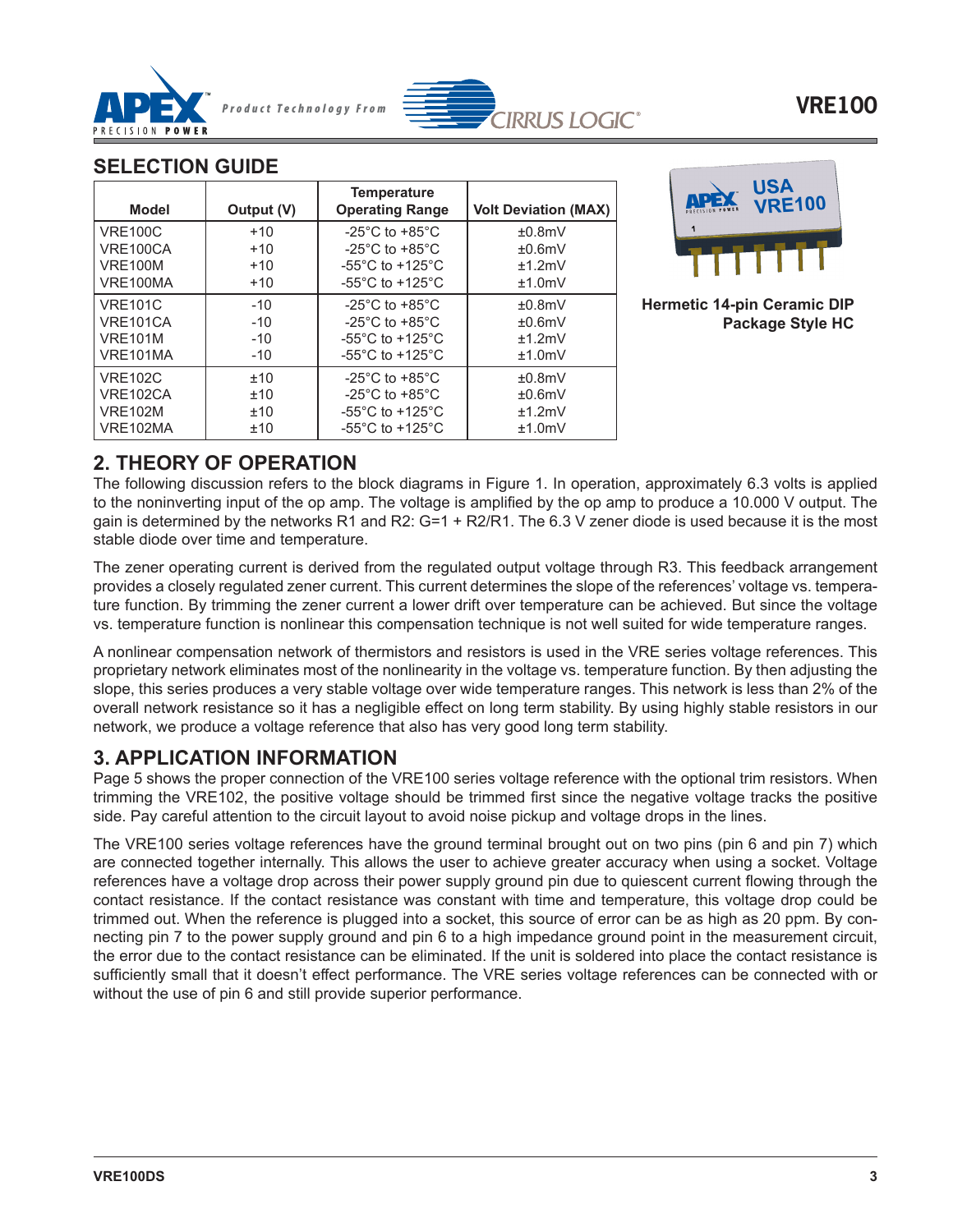

**Output Current (mA)**

6

 $\overline{8}$ 10

 $\overline{4}$ 

 $\mathbf 0$ 2

**4. TYPICAL PERFORMANCE CURVES**

0.6

 $\Omega$ 

 $\binom{m}{k}$ 

 $1.0$ 

Jpper Limi:

# **VRE100**

0.8

 $\mathsf{C}$ 

 $1.0$ 

Üpper



 $V_{\text{OUT}}$  **vs. TEMPERATURE**  $V_{\text{OUT}}$  **vs. TEMPERATURE**  $V_{\text{OUT}}$  **vs. TEMPERATURE**  $V_{\text{OUT}}$  **vs. TEMPERATURE** 

 $(mV)$ 

1.2

 $\mathbf 0$ 

*P r o d u c t T e c h n o l o g y F r o m*

**Upper Limit** 

**IRRUS LOGIC** 

**Upper Limit** 

 $1.0$ 

 $\Omega$ 

 $\overline{10M}$ 

**Frequency (Hz)**

 $\overline{1k}$ 

 $10$  100

10k 100k 1M

**Temperature oC**

50

100

 $\Omega$ 

 $-50$